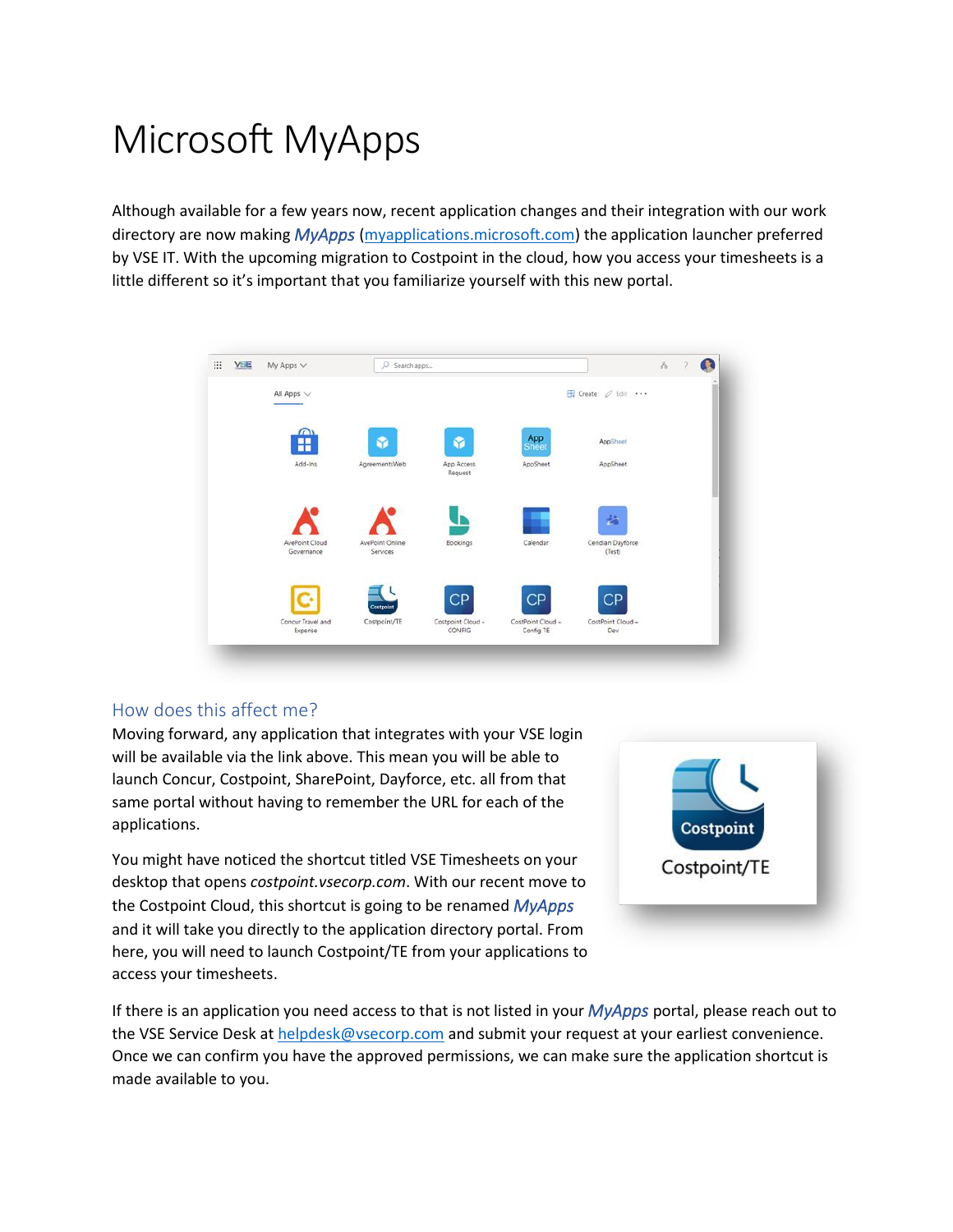If you're experiencing issues with signing in to or using the My Apps portal, you can try these [troubleshooting tips](https://docs.microsoft.com/en-us/azure/active-directory/user-help/my-apps-portal-end-user-troubleshoot) before you contact helpdesk.

### App Launcher

Regardless of where you are in Office 365 (VSE Intranet, SharePoint, any web portal for Office applications), you should see the side launcher on the top-left corner. This is an alternative way you can also access any integrated applications.

|     | <b>FURATION</b>     | <b>SharePoint</b>  |             |
|-----|---------------------|--------------------|-------------|
| ίπl | <b>VSE Intranet</b> | DEPARTMENTS $\vee$ | <b>RESC</b> |

This launcher will also list any application you have access to, but it lists Microsoft applications first. If you're looking for any of the integrated applications like Costpoint, then you will want to click the "All Apps" link at the bottom as shown below.



You can learn more about the *App Launcher* [here.](https://support.microsoft.com/en-us/office/meet-the-microsoft-365-app-launcher-79f12104-6fed-442f-96a0-eb089a3f476a)